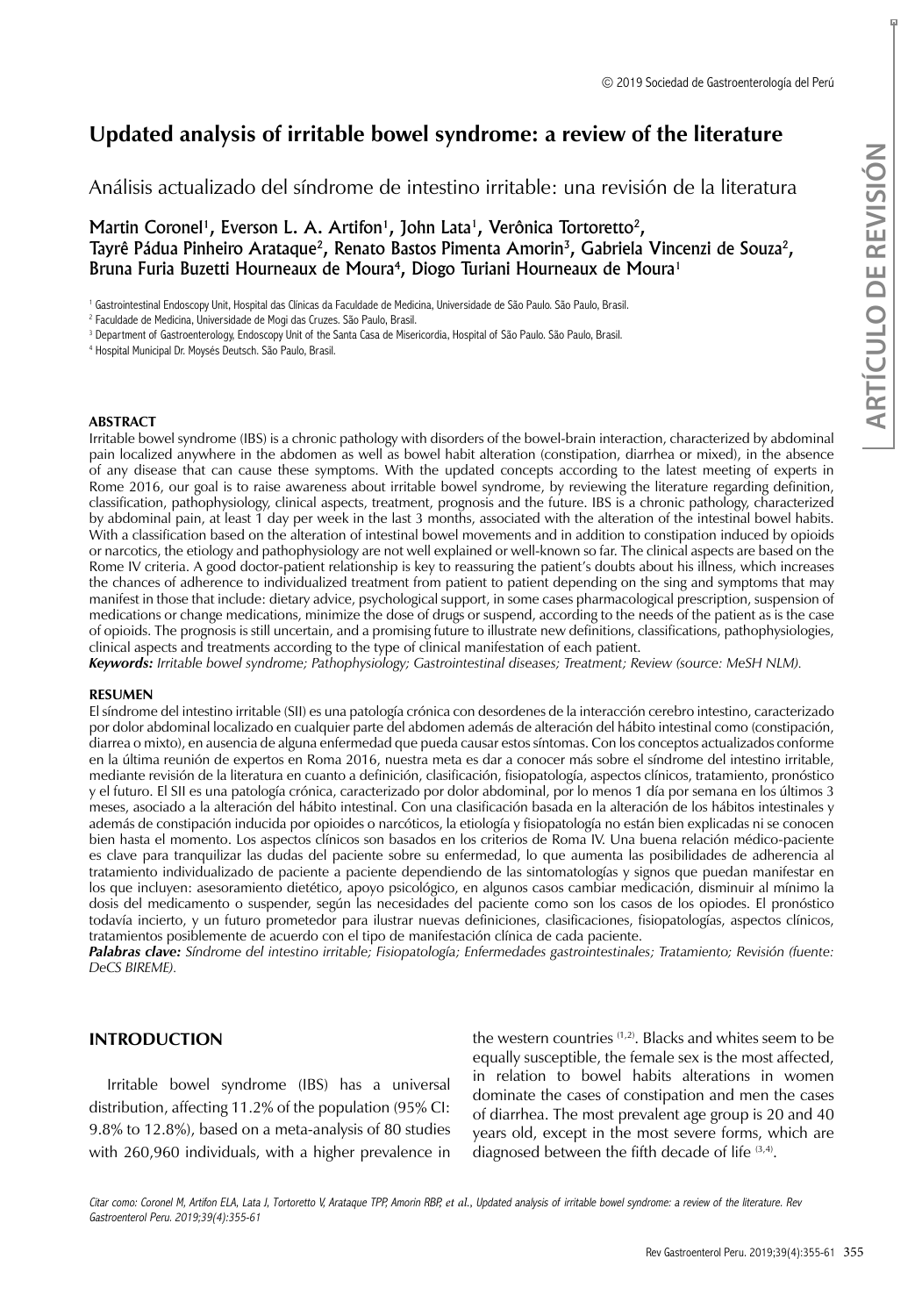Updated analysis of irritable bowel syndrome Coronel M, et al. Analysis of irritable bowel syndrome Coronel M, et al.

**Disease definition:** Irritable bowel syndrome is defined as a chronic pathology with disorders of the bowel-brain interaction, characterized by abdominal pain localized in any part of the abdomen at least 1 day per week in the last 3 months associated with 2 of the following characteristics (related to the defecation, associated with alteration in the frequency of defecation, changes in the shape or stool appearance such as (constipation, diarrhea or mixed). According to the new Rome IV criteria, abdominal distention is a common symptom. In addition to the classic symptoms, extraintestinal symptoms such as fibromyalgia, lumbosacral and pelvic pain, depression, anxiety, dyspareunia, non-cardiac chest pain, dysuria and headache may occur  $(1,3-5)$ . (Figure 1).

**Functional classification:** Functional gastrointestinal disorders are classified as: 1. Irritable bowel syndrome (IBS); 1a. IBS with predominant constipation; 1b. IBS with predominant diarrhea; 1c. IBS with mixed bowel habit; 1d. IBS without classification; 2. Functional constipation 3. Functional diarrhea; 4. Functional abdominal bloating/swelling; 5. Functional intestinal disorder not specified; and 6. Constipation induced by opioids or narcotics, the latter recently included (1,6).

**Pathophysiology:** Although the pathophysiology has not been well understood, we can observe the influence of gut brain interaction, psychological aspects, stress, resilience and psychiatric as in anxiety. Immunological presence of B and T lymphocytes  $(a4 + \beta7 +)$  and increased mast cells appear to be involved in IBS, microbial intestinal alteration, foods rich in FODMAPs (oligosaccharides, disaccharides, monosaccharides and fermentable polyols), fats, hormones and neurobiological aspects (7-9).

**Clinical aspects:** Are based on the updated criteria in 2016 (Rome IV) and should be considered in patients presenting: recurrent abdominal pain in any location of the abdomen, at least 1 day per week in



the last 3 months, associated with 2 or more of the following characteristics: 1. Associated with defecation, 2. Associated with the change in the frequency of bowel movements, 3. Associated with changes in the appearance of stools; These occurred in the last three months with a symptom started at least six months before diagnosis (1,6,8).

In addition, since IBS is a diagnosis of exclusion, inflammatory bowel disease, celiac disease, lactose intolerance and microscopic colitis, or other organic causes, may mimic an IBS; therefore, in some cases, additional tests are necessary to rule out such situations  $(7,8)$ .

**Treatment:** It is individualized from patient to patient according to the type of symptoms and their severity, the treatment consists in the support, reassurance and to improve the quality of life of the patient with respect to the benign natural history of the pathology, dietary guidance treatment with diets poor in FODMAPs  $(9,10)$ , psychological intervention with the use of hypnotherapy and, if necessary, pharmacological prescription according to the symptoms (11-13). Although data are limited, it is believed that changes in lifestyle, including exercise, decreased daily stress and increased sleep time can improve symptomatology  $(12,14,15)$ .

**Prognosis:** In the Rome IV criteria, some modifications were presented, which in some continents presented with favorable points for the diagnosis, not in the case of Asia, in which the abdominal distention is a predominant symptom, besides the modifications for constipation using the Bristol score, having evidence from Asian validated studies for constipation until Bristol III, for a favorable prognosis it would be appropriate to study patients according to symptoms of each continent to have a better evaluation and effective treatment<sup>(2,5,6,7)</sup>.

**Future:** Despite the meetings of experts in Rome we still need to better clarify the definition, physiopathology, clinical aspects, treatments and improve later the behavior of our patients.

## **RESULTS OF THE LITERATURE REVIEW**

We reviewed the definition, classification, pathophysiological, and clinical aspects, treatment, prognosis and the future on the updated literature on irritable bowel syndrome. Analysis of the literature of the articles searched in electronic databases: Medline (PubMed), Cochrane Library, Lilacs, Scielo, Elsevier.

For the diagnosis of irritable bowel syndrome, we require a complete clinical history, based on the Rome IV Criteria that provides an easy and quick structure to use, recognizing that no test or definition is perfect. **Figure 1.** Bristol stool scale. The diagnosis must be made following four key points: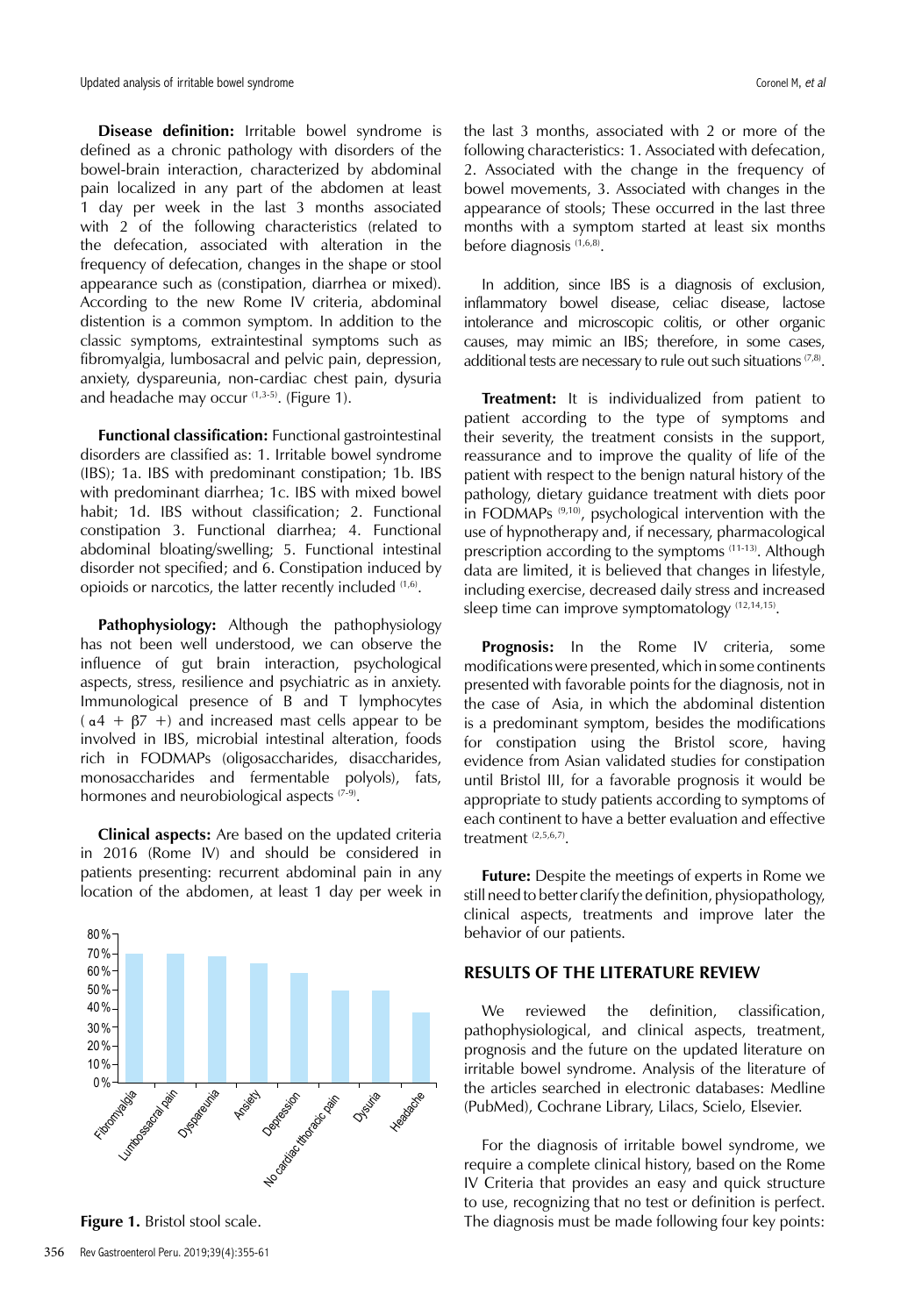**Table 1.** Diagnosis criteria for IBS (Roma IV).

**Recurrent abdominal pain, at least once a week in the last 3 months, associated with 2 or more of the following criteria.**

- Associated with defecation;
- Associated with changing stool frequency;
- Associated with changes in the appearance of stools;
- symptoms mentioned should begin at least 6 months before diagnosis

clinical history, physical examination, laboratory tests and, in some cases, specific examination or colonoscopy (1,16-20).

The diagnosis of irritable bowel syndrome is clinical and can be made using the ROMA IV criteria , characterized by the presence of recurrent abdominal pain, at least 1 episode per week in the last 3 months, associated with 2 or more of the following criteria : 1 associated with defecation; 2. associated with changing stool frequency; 3. associated with changes in the appearance of stools (hardened, fragmented, pasty or liquid), and the symptoms mentioned should begin at least 6 months before diagnosis<sup>(1,8)</sup> (Table 1).

There must be abdominal pain, the absence of this symptom excludes the diagnosis of IBS. A history of bowel habit disorder (diarrhea, constipation or both) should be identified, in addition to the temporal correlation. Three different types of stool per week reinforce the diagnosis of IBS in the diarrhea subtype  $(1,18)$ , an increasing number of consecutive days without bowel movements are associated with the constipation subtype  $(19,20)$ . Abnormal bowel movements ( $> 3$  bowel movements / day and <3 bowel movements / week), abnormal fecal forms (types 1-2 or 6-7 on the Bristol scale), excessive exertion during defecation, urgency of evacuation, sensation of incomplete evacuation and presence of mucus in the stool, although the common ones are not specific in the IBS (1,16).

Diagnostic criteria by subtype of IBS (Figure 2) (21):

- 1) Predominance of constipation of IBS: 25% of patients report abnormal bowel movements with constipation (type 1 or 2 of Bristol).
- 2) Predominant diarrhea due to IBS: more than 25% of patients report abnormal bowel movements with diarrhea (type 6 or 7 of Bristol).
- 3) IBS with mixed presentation (diarrhea and constipation): more than 1/4 of the intestinal movements were the subtype of constipation with Bristol 1 and 2 and more than 1/4 were the subtype of diarrhea with Bristol 6 and 7.
- 4) IBS not specified: patients who have diagnostic criteria for IBS, but whose bowel habits do not fit in any of the previous groups.

For the diagnosis of IBS, organic causes should be excluded. Therefore, the diagnostic investigation

consists of the performance of complementary examinations (stool analysis, rectosigmoidoscopy or colonoscopy, contrast radiography of the colon) (17,22-25).

Individuals with IBS have a decrease tolerance threshold for abdominal distension, and even with a gas volume equivalent to that of normal individuals, have symptoms that demonstrate interference from visceral hypersensitivity and / or psychogenic pain factors and altered gastrointestinal functions. Stress is also an important factor related to the onset and exacerbation of IBS crises, which was triggered in 51% to 86.7% of cases (12).

Another diagnostic variant are specific stimuli to the so-called foods (FODMAPs), hormonal changes, stress and medications (9,10,26). Such stimuli produce spasms, intestinal distension and / or exacerbation of enteric sensitivity. The treatment of IBS should be based on the nature and severity of the symptoms, the degree of physiological alteration, functional deterioration and psychosocial changes. Therefore, the most appropriate way to treat the patient is through a broad and individualized approach, which seeks to identify the triggers or aggravating factors (11,12). Pharmacological treatment should be directed to the predominant symptom, as shown in Table  $2^{(27-31)}$ .



Lewis SJ, Heaton KW (1997). Stool forms scale as a useful guide to intestinal transit time. Scandinavian Journal of Gastroenterology. 32:920-4 (Modified) <sup>(21)</sup>.

**Figure 2.** Prevalence of extraintestinal manifestations.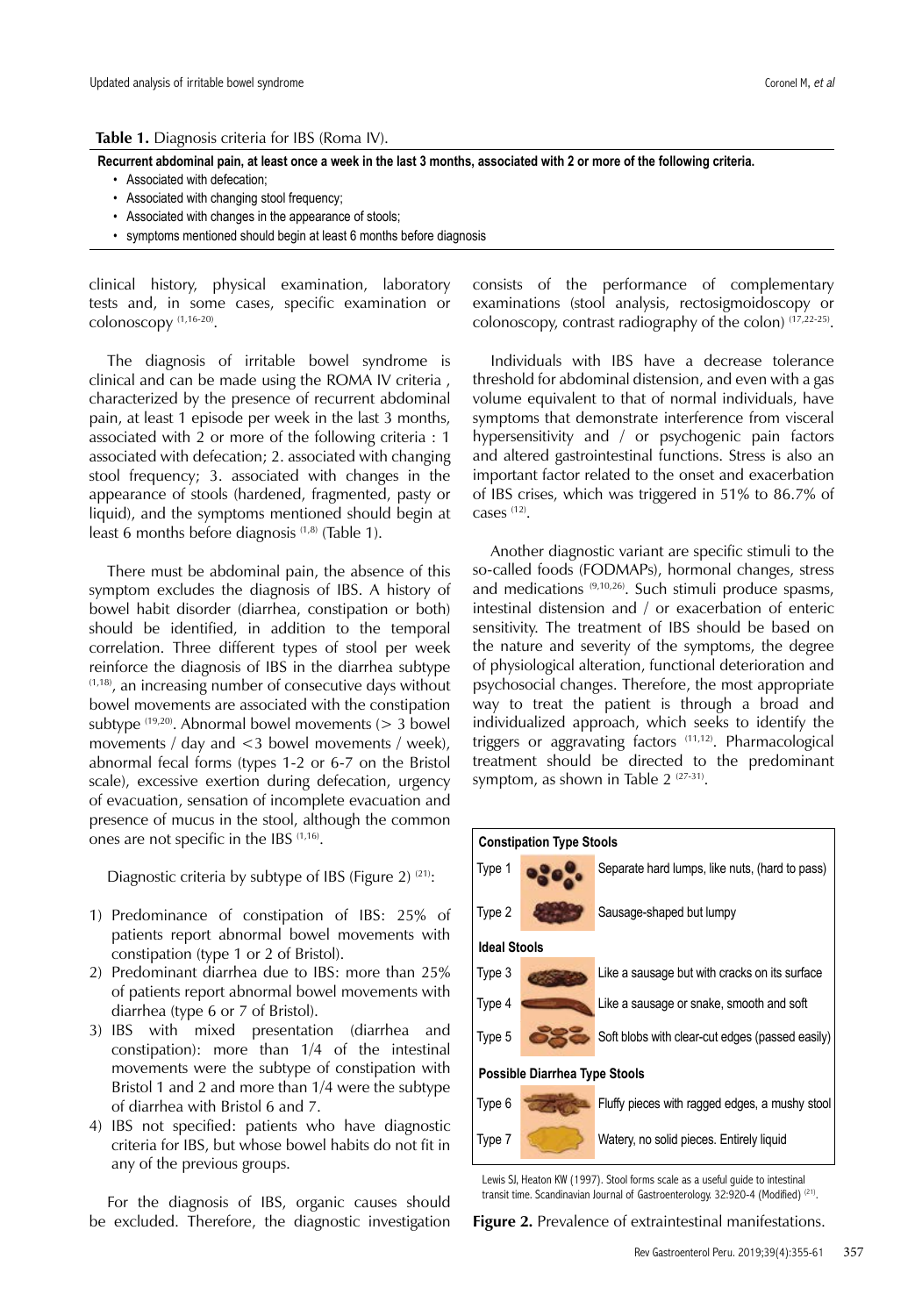|  |  | Table 2. Symptom specific pharmacological treatment for IBS. |  |
|--|--|--------------------------------------------------------------|--|
|--|--|--------------------------------------------------------------|--|

| Predominant<br>symptom                           | <b>Treatment</b>                                                                                                                                                                                                                                                                                                                                                                                                                                                                                                                                                                                                                                        |
|--------------------------------------------------|---------------------------------------------------------------------------------------------------------------------------------------------------------------------------------------------------------------------------------------------------------------------------------------------------------------------------------------------------------------------------------------------------------------------------------------------------------------------------------------------------------------------------------------------------------------------------------------------------------------------------------------------------------|
| Pain and flatulence                              | - Antispasmodics (Diciclomine 10-20 mg 4 times a day, Otilonium 40-80 mg 2-3 days, Mebeverine 135 mg 3 times a day).<br>- Peppermint oil (enteric coating capsules, 250-750 mg 2-3x / day).<br>- Tricyclic antidepressant (Desipramine 25-100 mg, Amitriptyline 10-50 mg qhs, Paroxetine 10-40 mg qd, Sertraline<br>25-100 mg qd, Citalopram 10-40 mg qd).<br>- Activators of the chloride channel (Lubiprostone 8 µg 2x day) Ag Guanylate cyclase C agonists (Linaclotide 290 mg<br>$4x$ per day).<br>- 5-HT 3 antagonists (Alosetron 0.5-1 mg twice daily, Ondansetron 4-8 mg 3 times daily).<br>- Avoid milk, dairy products, grains and vegetables. |
| Constipation                                     | - Regular physical activity.<br>- Diet high in fiber (25 to 30 g / day) preferably soluble fibers plus increase in water intake.<br>- Psyllium (up to 30 g / d in divided doses).<br>- Osmotic laxatives PEG (17-34 g / d).<br>- Channel activator channels (Lubiprostone 8 µg 2x day).<br>- Guanylate cyclase C agonists (Linaclotide 290 mg 4 times a day).<br>- Tegaserod 6 mg twice daily, before meals, for 4-6 weeks.                                                                                                                                                                                                                             |
| Diarrhea                                         | - Anti-diarrheic analogous to opioids (Loperamine 2-4 mg - maximum 16 mg / day).<br>- Diet poor in FODMAPs.<br>- Seque Bile salt sequestrants (Colestyramine 2 g 2-3x day, Colestipol 2 g 2-4x / day and Colesevelan 625 mg 2-4x / day).<br>- Probiotics.<br>- Antibiotics (Rifamixin 550 mg 3 times a day for 14 days).<br>- 5-HT 3 antagonists (Alosetron (0.5-1 mg twice daily; Ondansetron (4-8 mg 3 times daily).<br>- Antagonist and mixed opioid agonist (Eluxadolin 100 mg).                                                                                                                                                                    |
| Alternating with<br>diarrhea and<br>constipation | - Mixed treatment.                                                                                                                                                                                                                                                                                                                                                                                                                                                                                                                                                                                                                                      |

The patient should not expect to be cured in relation to the treatment of IBS, since there is no complete remission of the symptoms. It is important to encourage coexistence with discomfort in the most peaceful way possible, and adapt to it so that there is not so much interference in your daily activities. Explaining the benign nature of the condition can reassure the patient and thus achieve better results (11-13). Table 3.

## **DISCUSSION**

Irritable bowel syndrome is a chronic pathology with disorders affecting the brain's intestine interaction, characterized by abdominal pain expressed by different patterns of bowel movements: diarrhea, constipation or mixed. The most frequent manifestation is the constipation predominance, alternating with periods

**Table 3.** Literature review evidence for IBS treatment.

| Refererence           | <b>Treatment</b>                                                         | Evidence level |
|-----------------------|--------------------------------------------------------------------------|----------------|
| Guglielmetti S et al. | Probiotics: Distention and flatulence                                    | 2 C            |
| Xie C et al.          | Tricyclic antidepressants: Pain and improvement of symptoms              | 2 A            |
| Daley AJ et al.       | Constipation: Physical activity                                          | 2 C            |
| Ford AC et al.        | Constipation: food rich in fiber                                         | 2 B            |
| Chapman RW et al.     | <b>Constipation: Osmotic Laxatives</b>                                   | 2 B            |
| Ke M et al.           | Constipation: Prucalopride                                               | 2 C            |
| Ford AC et al.        | Constipación: los inhibidores selectivos de la recaptación de serotonina | 2 B            |
| Halmos EP et al.      | Diet poor in FODMAPS                                                     | 2 C            |
| Trinkley KE et al.    | Antidiarrheal Agents                                                     | 1 B            |
| Zheng Y et al.        | Ramosetron, for diarrhea                                                 | 2 A            |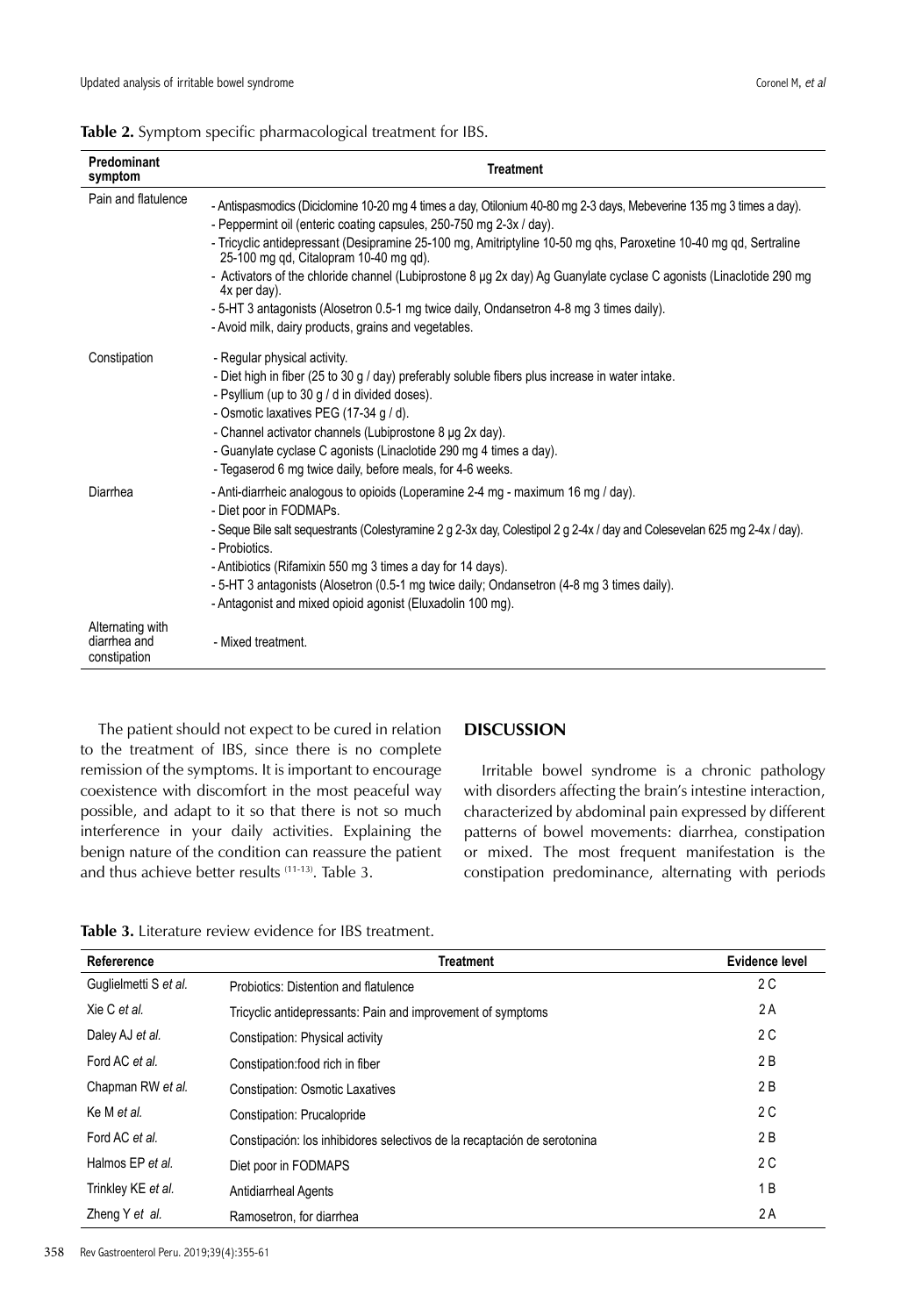of diarrhea. Constipation can last from several days to weeks, inducing the use of large amounts of laxatives. Stools are eliminated with great difficulty in the toilets, which can result in the formation of anal fissures and hemorrhoids. Abdominal pain tends to improve with evacuation, however, it is common for the patient to report a feeling of incomplete evacuation, which forces him to try to evacuate again and again. Diarrhea, on the other hand, is characterized by tenesmus and abdominal pain, more frequent after feeding, usually 3 to 5 times a day. They are of variable consistency (pasty to liquid), they are produced during the day, without blood and with the presence of mucus (1,27).

In relation to the etiopathogenesis, this is mainly based on the exacerbated intestinal reaction to food stimuli, hormonal changes, medications and psychosocial factors. There is also the possibility of interaction between the host and the gastrointestinal microbiota that influences the development of IBS. In this way, the decrease in lactobacilli and bifidobacterium was observed in fecal samples and the increase in the concentrations of enterobacteria, staghorn and bacterioides (1,32). Such patients rarely develop other gastrointestinal diseases, although the extraintestinal manifestations and stool pattern may change over the years. Few studies have shown the progression of IBS over time. A study in Scandinavia studied the "stability" of dyspepsia and diagnoses of IBS in the population in one to seven years <sup>(33)</sup>, which shows that 55% still had IBS in seven years and 13% were asymptomatic, while that 21% had an improvement in symptoms. Does not meet the criteria of Rome IV. There is no evidence that IBS is associated with a serious long-term illness and there is no increase in mortality rate in relation to people who do not have IBS.

In the immunological aspect, it is known that particles that do not behave as antigens for the general population can be recognized as such in susceptible individuals. This creates a rupture of the intestinal mucosal barrier, breaking the balance and increasing the state of persistent inflammation. From the neurobiological point of view, it is a disorder that affects the mechanisms of pain, autonomous and neuroendocrine, responsible for alterations in motility and visceral hypersensitivity <sup>(34)</sup>. Therefore, epigastric pain, nausea, vomiting and early satiety are also common.

Ragnarsson systematically investigated using a detailed diary and found that: although 50% of patients said pain was alleviated with defecation, in practice, this occurred only 30 minutes after defecation 10% of the time, while that in 50% of the cases, the pain was aggravated within 90 minutes after feeding (35). This may represent symptoms that originate in the small intestine or an exaggerated response of the colon to food, which was described in IBS by approximately 86, but not in

the 87 investigators. It may also reflect an increased sensitivity to bowel distension induced by the ingestion of a large amount of fat <sup>(36)</sup>.

Barrett's study showed that the symptoms in IBS are luminal distension secondary to increased water in the intestinal lumen secondary to the fermentation of foods rich in FODMAPs.

The diagnosis of irritable bowel syndrome is predominantly clinical; however, complementary tests are necessary to rule out organic causes. It is important to observe alarm symptoms, such as: enterorrhagia, anemia, weight loss, fever, family history of colorectal cancer, appearance of symptoms after 50 years of age, and recent changes in the pattern of symptoms. They call attention to a possible organic cause and require a deeper investigation (1,16).

The treatment consists of a broad and individualized approach, considering the psychological aspects involved in the patient's sphere. Dietary guidance and a good doctor-patient relationship are essential for the effective treatment of the disease, so drug therapy is not always necessary. The diet poor in FODMAPs such as vegetables, broccoli, carrots, cucumber, lettuce, potatoes, pumpkins, tomatoes, green bananas, grapes, lemon, papaya, corn, reduce symptoms in a period of 2 to 4 weeks, it is advisable to decrease the consumption of caffeine, alcohol, and processed foods has gained more and more space, and several studies, such as Halmos, have evaluated and compared the restriction of these foods and their interference in the symptomatology<sup>(9,10)</sup>.

When the use of medications has become necessary, pharmacological adequacy can be instituted for greater patient comfort. Some tertiary care studies have suggested that up to two-thirds have a psychiatric disorder, most commonly anxiety or depression (12,13). The polysymptomatic nature of IBS suggests that hypochondriasis and somatization may play a role in some patients and recognize that this may help, since in some situations, focusing on specific intestinal symptoms may not be lucrative and avoid endless investigation of new symptoms. The efficacy of antidepressants, the response to anxiolytic and psychological treatments also advocate an important psychological component for the symptomatology in some patients with IBS. Since the symptoms in many cases can be caused by brain changes that are interpreted as gastrointestinal symptoms. They generally decrease during sleep, so waking up from sleep with pain or diarrhea is usually an indication that another diagnosis should be considered (3).

The doctor should clarify that although the symptoms interfere with the emotional state of the patient, the disease is not based on psychological aspects.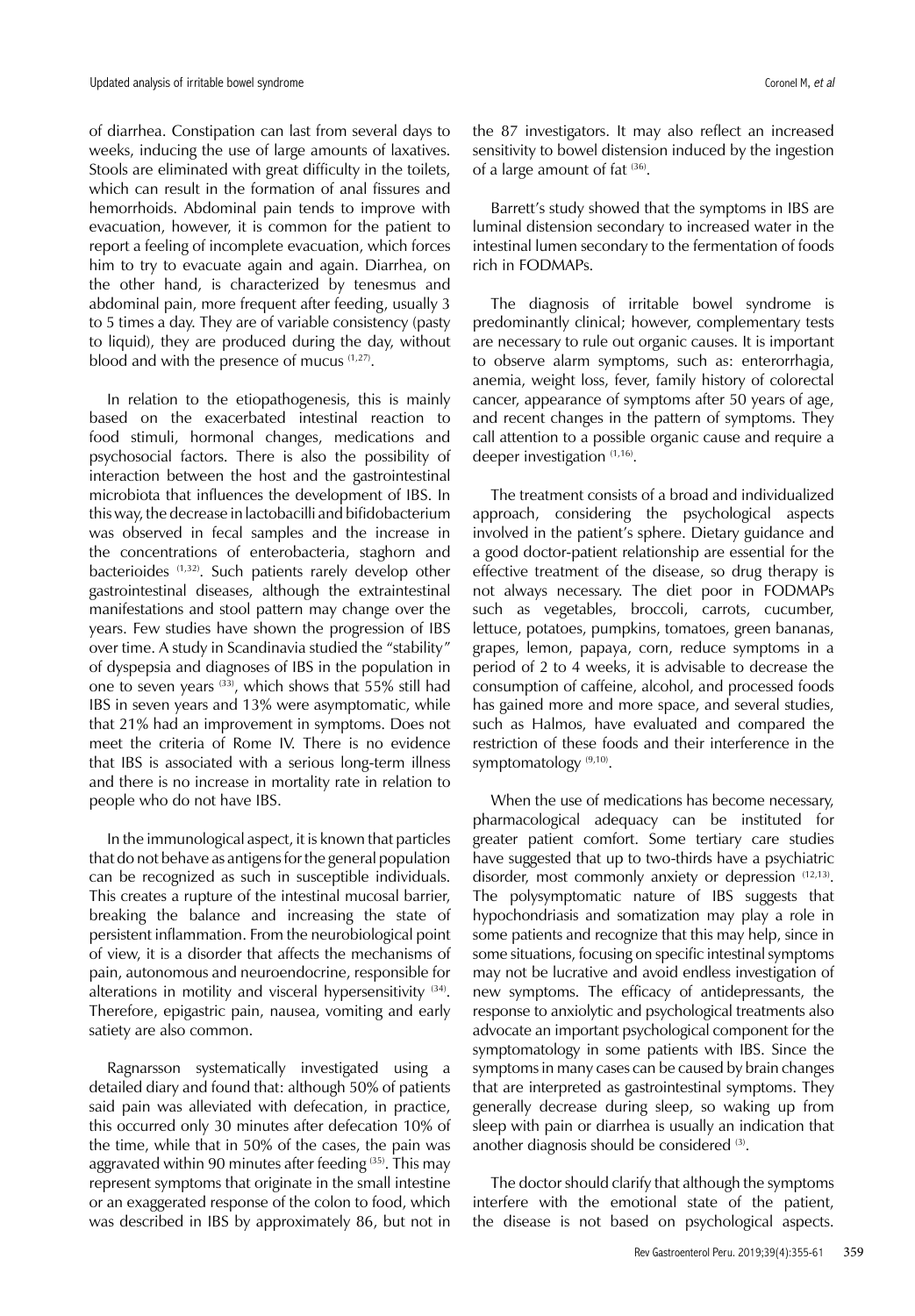The patient must understand that it is a chronic and controllable disease with no possibility of cure (12). It is known that IBS prevails in the young population, affecting the quality of life, interfering in the ability to work, which generates additional costs (37,38). From the patient's perspective, some members of the IBS network reviewed some guidelines that they would like their doctors to clarify and be treated, for example, to affirm that there is no miracle cure, to explain that there will be good and bad days, to clarify the options for complementary therapies, provide support and understanding for a newly diagnosed patient. All this to improve the doctor-patient relationship and obtain better results in the treatment of IBS (1,5,16).

#### **CONCLUSION**

IBS is a chronic pathology, characterized by abdominal pain, at least 1 day per week in the last 3 months, associated with the alteration of the intestinal habit. With a classification based on the alteration of intestinal habits and in addition to constipation induced by opioids or narcotics, the etiology and pathophysiology are not well explained or well-known so far. The clinical aspects are based on the Rome IV criteria. A good doctor-patient relationship is key to reassuring the patient's doubts about his illness, which increases the chances of adherence to individualized treatment from patient to patient depending on the symptoms and signs that may manifest in those that include: dietary advice, support psychological, in some cases pharmacological prescription, change medications, minimize the dose of drugs or suspend, according to the needs of the patient as is the case of opioids. The prognosis still uncertain, and a promising future to illustrate new: definitions, classifications, pathophysiologies, clinical aspects, treatments. Possibly according to clinical manifestation of each patient.

**Competing interests:** The authors declare that they have no competing interests or disclosures.

### **Funding sources:** None.

## **REFERENCES**

- 1. Sayuk GS, Gyawali CP. Irritable bowel syndrome: modern concepts and management options. Am J Med. 2015;128(8):817-27.
- 2. Lovell RM, Ford AC. Global prevalence of and risk factors for irritable bowel syndrome: a meta-analysis. Clin Gastroenterol Hepatol. 2012;10(7):712-21.
- 3. Gwee KA, Ghoshal UC, Chen M. Irritable bowel syndrome in Asia: Pathogenesis, natural history, epidemiology, and management. J Gastroenterol Hepatol. 2018;33(1):99-110.
- 4. Pimentel M. Update on Irritable Bowel Syndrome Diagnostics and Therapeutics. Gastroenterol Hepatol (N Y). 2016;12(7):442-5.
- 5. Simrén M, Törnblom H, Palsson OS, Whitehead WE. Management of the multiple symptoms of irritable bowel syndrome. Lancet Gastroenterol Hepatol. 2017;2(2):112-22.
- 6. Defrees DN, Bailey J. Irritable Bowel Syndrome: Epidemiology, Pathophysiology, Diagnosis, and Treatment. Prim Care. 2017;44(4):655-71.
- 7. Schiller LR. Evaluation of chronic diarrhea and irritable bowel syndrome with diarrhea in adults in the era of precision medicine. Am J Gastroenterol. 2018;113(5):660-9.
- 8. Begtrup LM, Engsbro AL, Kjeldsen J, Larsen PV, Schaffalitzky de Muckadell O, Bytzer P, *et al*. A positive diagnostic strategy is noninferior to a strategy of exclusion for patients with irritable bowel syndrome. Clin Gastroenterol Hepatol. 2013;11(8):956-62.
- 9. Nanayakkara WS, Skidmore PM, O'Brien L, Wilkinson TJ, Gearry RB. Efficacy of the low FODMAP diet for treating irritable bowel syndrome: the evidence to date. Clin Exp Gastroenterol. 2016;9:131-42.
- 10. Staudacher HM, Lomer MCE, Farquharson FM, Louis P, Fava F, Franciosi E, *et al*. A diet low in FODMAPs reduces symptoms in patients with irritable bowel syndrome and a probiotic restores bifidobacterium species: a randomized controlled trial. Gastroenterology. 2017;153(4):936-47.
- 11. Ford AC, Lacy BE, Harris LA, Quigley EMM, Moayyedi P. Effect of antidepressants and psychological therapies in irritable bowel syndrome: an updated systematic review and meta-analysis. Am J Gastroenterol. 2019;114(1):21-39.
- 12. Shahbazi K, Solati K, Hasanpour-Dehkordi A. Comparison of hypnotherapy and standard medical treatment alone on quality of life in patients with irritable bowel syndrome: a randomized control trial. J Clin Diagn Res. 2016;10(5):OC01-4.
- 13. Laird KT, Tanner-Smith EE, Russell AC, Hollon SD, Walker LS. Comparative efficacy of psychological therapies for improving mental health and daily functioning in irritable bowel syndrome: A systematic review and meta-analysis. Clin Psychol Rev. 2017;51:142-52.
- 14. Johannesson E, Jakobsson Ung E, Ringström G, Sadik R. The experiences of physical activity in irritable bowel syndrome-A qualitative study. J Clin Nurs. 2019;28(17-18):3189-99.
- 15. Johannesson E, Jakobsson Ung E, Sadik R, Ringström G. Experiences of the effects of physical activity in persons with irritable bowel syndrome (IBS): a qualitative content analysis. Scand J Gastroenterol. 2018;53(10-11):1194-1200.
- 16. Whitehead WE, Palsson OS, Simrén M. Irritable bowel syndrome: what do the new Rome IV diagnostic guidelines mean for patient management? Expert Rev Gastroenterol Hepatol. 2017;11(4):281-3.
- 17. Lacy BE, Patel NK. Rome criteria and a diagnostic approach to irritable bowel syndrome. J Clin Med. 2017;6(11). pii: E99. doi: 10.3390/jcm6110099.
- 18. Mohamadi J, Ghazanfari F, Drikvand FM. Comparison of the effect of dialectical behavior therapy, mindfulness based cognitive therapy and positive psychotherapy on perceived stress and quality of life in patients with irritable bowel syndrome: a pilot randomized controlled trial. Psychiatr Q. 2019;90(3):565-78.
- 19. Mearin F, Ciriza C, Mínguez M, Rey E, Mascort JJ, Peña E, *et al*. [Clinical practice guidelines: Irritable bowel syndrome with constipation and functional constipation in adults: Concept, diagnosis, and healthcare continuity. (Part 1 of 2)]. Aten Primaria. 2017;49(1):42-55.
- 20. Mearin F, Ciriza C, Mínguez M, Rey E, Mascort JJ, Peña E, *et al*. [Irritable bowel syndrome with constipation and functional constipation in adults: Treatment (Part 2 of 2)]. Aten Primaria. 2017;49(3):177-94.
- 21. Lewis SJ, Heaton KW. Stool form scale as a useful guide to intestinal transit time. Scand J Gastroenterol. 1997;32(9):920-4.
- 22. Rocha RSP, Ribeiro IB, de Moura DTH, Bernardo WM, Minata MK, Morita FHA, *et al*. Sodium picosulphate or polyethylene glycol before elective colonoscopy in outpatients? A systematic review and meta-analysis. World J Gastrointest Endosc. 2018;10(12):422-41.
- 23. Ribeiro IB, Bernardo WM, Martins BDC, de Moura DTH, Baba ER, Josino IR, *et al*. Colonic stent versus emergency surgery as treatment of malignant colonic obstruction in the palliative setting: a systematic review and meta-analysis. Endosc Int Open. 2018;6(5):E558-67.